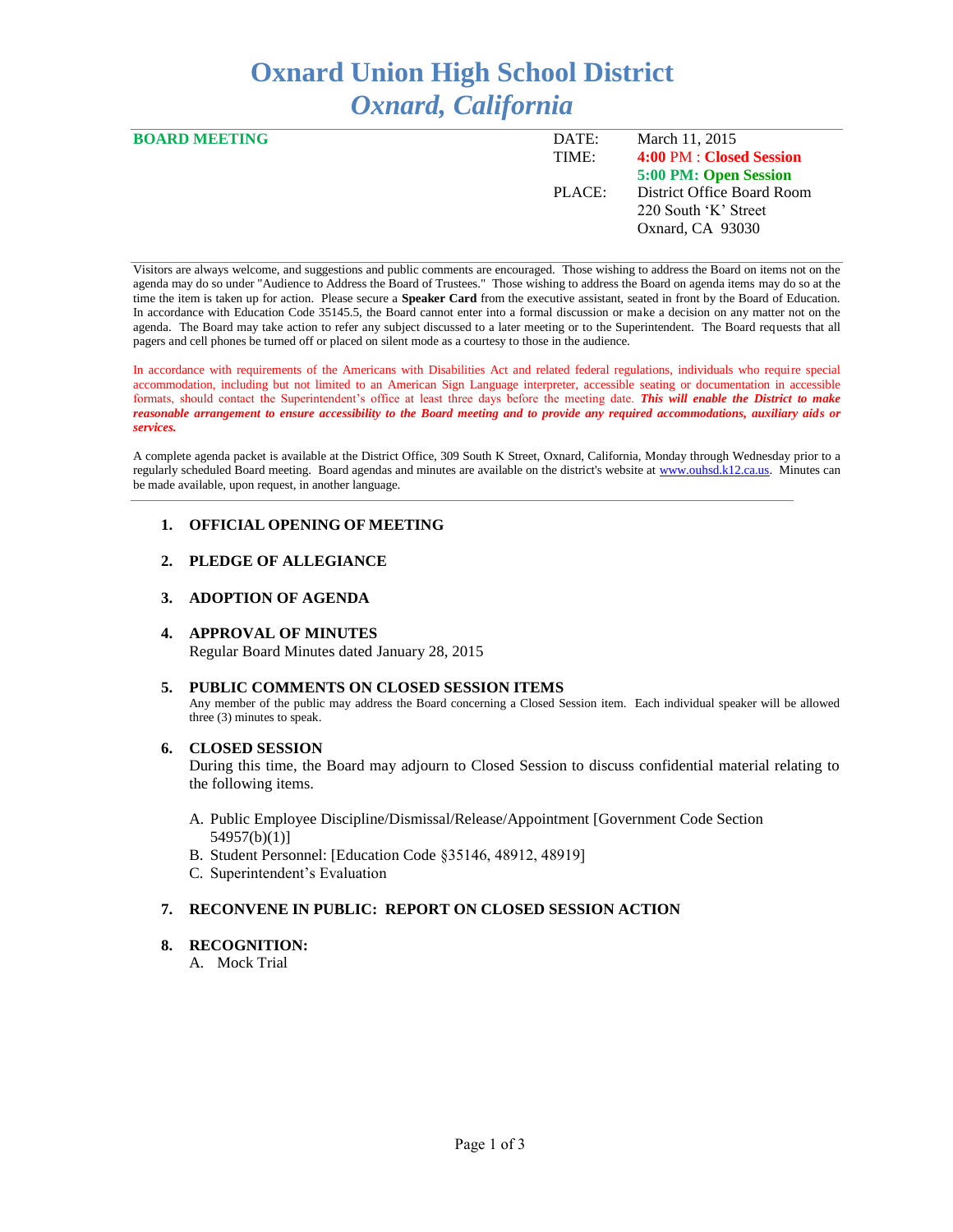Board Meeting Agenda March 11, 2015

## **9. PUBLIC COMMENTS TO ADDRESS THE BOARD OF TRUSTEES**

Those persons wishing to address the Board may do so at this time by completing a Speaker Card. All comments are to be directed to the Board President. Individual speakers shall be allowed three (3) minutes to address the Board on each agenda or non-agenda item. With Board consent, the President may increase or decrease the time allowed for public presentation, depending on the topic and the number of persons wishing to be heard. The President may take a poll of speakers for or against a particular issue and may ask that additional persons speak only if they have something new to add. Please refer to the complete text of Oxnard Union High School District Board Policy 9323: *Procedures for Communicating with the Board of Trustees.*

## **10. SUPERINTENDENT'S REPORTS**

General Report: Gabe Soumakian, Ed.D.

# **11. STUDENT REPRESENTATIVE REPORT**

## **12. CONSENT CALENDAR**

#### **Administrative Services**

A. Consideration of Approval of Purchase Orders and Direct Pays, February 12 – 25, 2015

#### **Educational Services**

- B. Consideration of Approval of Non-Public School Placement for Student Case #30, according to the Recommendation of the Student's IEP Team and the Director of Special Education
- C. Consideration of Approval of Waiver of CAHSEE requirement for OUHSD students with Disabilities
- D. Consideration of Approval of the Oxnard Adult School Reapplication for the Workforce Innovation and Opportunity Act Grant (Transition Year 2015-2016)
- E. Consideration of Approval of the Contract for PIVOT Services for Special Education

#### **21st Century Learning & Innovation**

F. Consideration of Approval of Stipulated Student Expulsion(s) by Agreement of the School Principal, the Student, and the Students' Parent/Guardian, as per Board Policy 5144, Section 22

#### **Human Resources**

G. Consideration of Approval of Certificated and Classified Personnel

# **13. ACTION ITEMS**

#### **Administrative Services**

- A. Consideration of Approval of Second Interim Report, Fiscal Year 2014-2015
- B. Consideration of Approval of Revision to BP 5030 *Student Wellness*, [Second Reading]
- C. Consideration of Approval of Amendment of Agreement between Oxnard Union High School District and Sodexo America LLC
- D. Consideration of Adoption of Resolution No. 15-11, Resolution for State Allocation Board Funding Application for Rancho Campana High School
- E. Consideration of Award of Network Technology Project Contract for Rancho Campana High School
- F. Consideration of Approval to Transfer E-Rate Match Fund to Rancho Campana High School Startup Fund